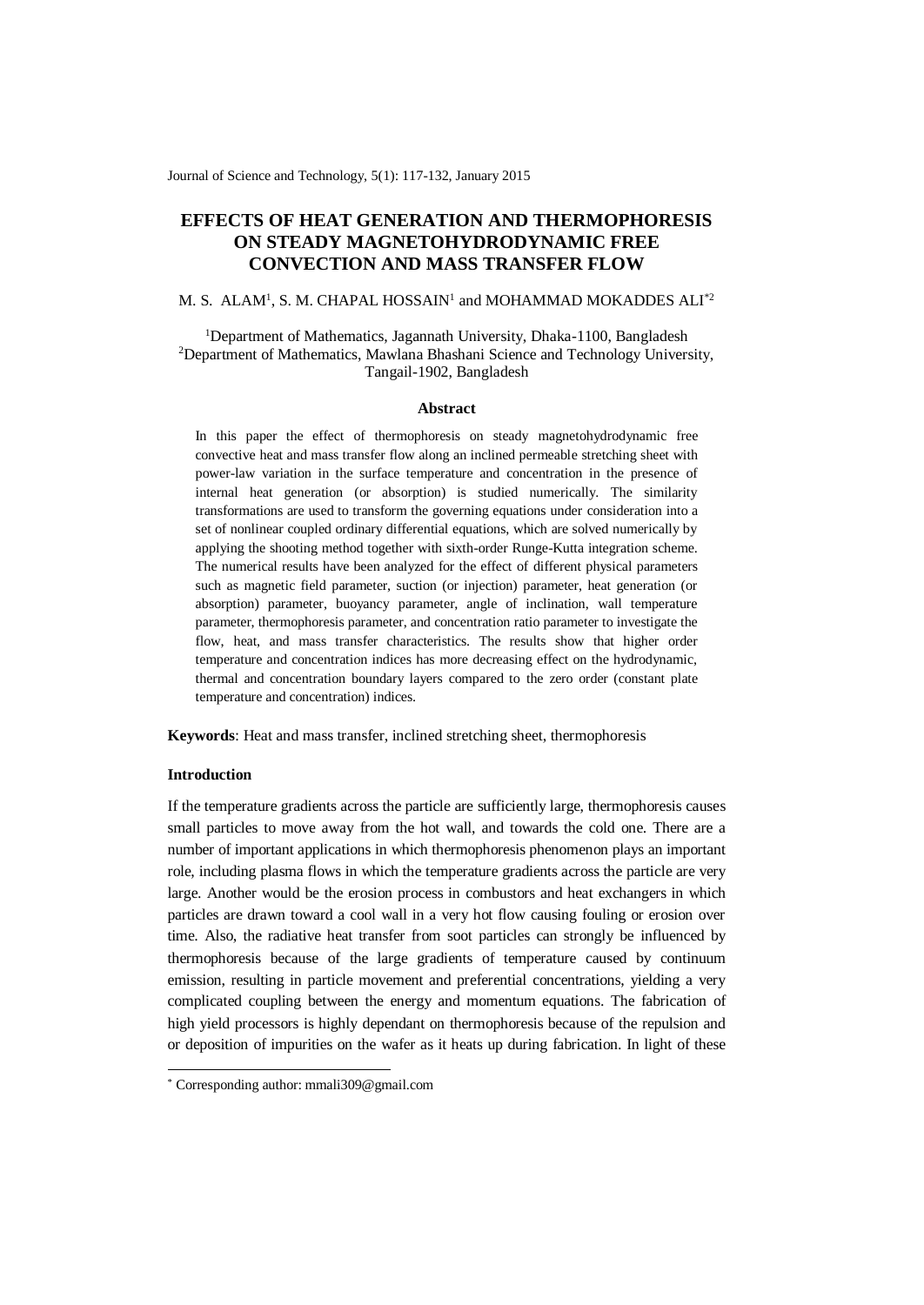various applications, Sasse *et al*. (1994) studied the particle filter based thermophoretic deposition from natural convection flow. Chiou (1998) studied similarity solutions for the problem of a continuously moving surface in a stationary incompressible fluid, including the combined effects of convection, diffusion, wall velocity and thermophoresis for the case in which both the surface temperature and stretching velocity vary as a power-law. Selim *et al*. (2003) analyzed the effect of surface mass transfer on mixed convection flow past a heated vertical flat permeable plate with thermophoresis. Alam *et al*. (2007) studied the effect of variable suction and thermophoresis on steady MHD combined free-forced convective heat and mass transfer flow over a semi-infinite permeable inclined plate in the presence of thermal radiation. Rahman and Postelnicu (2010) investigated effects of thermophoresis on the forced convective laminar flow of a viscous incompressible fluid over a rotating disk. Their results show that if the thermophoretic coefficient increases, thermophoretic velocity increases and it intensifies significantly when the relative temperature difference parameter increases. Very recently, Rahman *et al*. (2012) studied the thermophoresis particle deposition on unsteady two-dimensional forced convective heat and mass transfer flow along a wedge with variable viscosity and variable Prandtl number.

However, in many situations, there may be appreciable temperature difference between the surface and the ambient fluid. This necessitates the consideration of temperature dependent heat source or sinks which may exert strong influence on the heat transfer characteristics. The study of heat generation or absorption effects in moving fluids is important in view of several physical problems such as fluids undergoing exothermic or endothermic chemical reactions. In addition, natural convection with heat generation can be applied to combustion modeling. In view of this importance, Vajravelu and Hadjinicolaou (1997) studied convective heat transfer in an electrically conducting fluid at a stretching surface with uniform free stream in the presence of temperature dependent heat source. Chamkha (1999) studied hydromagnetic three-dimensional free convection on a vertical stretching surface with heat generation or absorption. Abo-Eldahab and El-Aziz (2004) investigated blowing/suction effect on hydromagnetic heat transfer by mixed convection from an inclined continuously stretching surface with internal heat generation/absorption. Chamkha *et al*. (2006) studied the effect of heat generation or absorption on thermophoretic free convection boundary layer from a vertical flat plate embedded in a porous medium.

Billah *et al*. (2011) numerically investigated MHD mixed convection flow and heat transfer characteristics in a double-lid driven cavity with a heat generating solid square block. Rahman *et al*. (2012) studied hydromagnetic slip flow of water based nanofluids past a wedge with convective surface in the presence of heat generation or absorption. Very recently, Rahman and Al-Hadhrami (2013) investigated effects of non-uniform heat sources (or sinks) considering nonlinear slip flow with variable transport properties over a wedge with convective surface.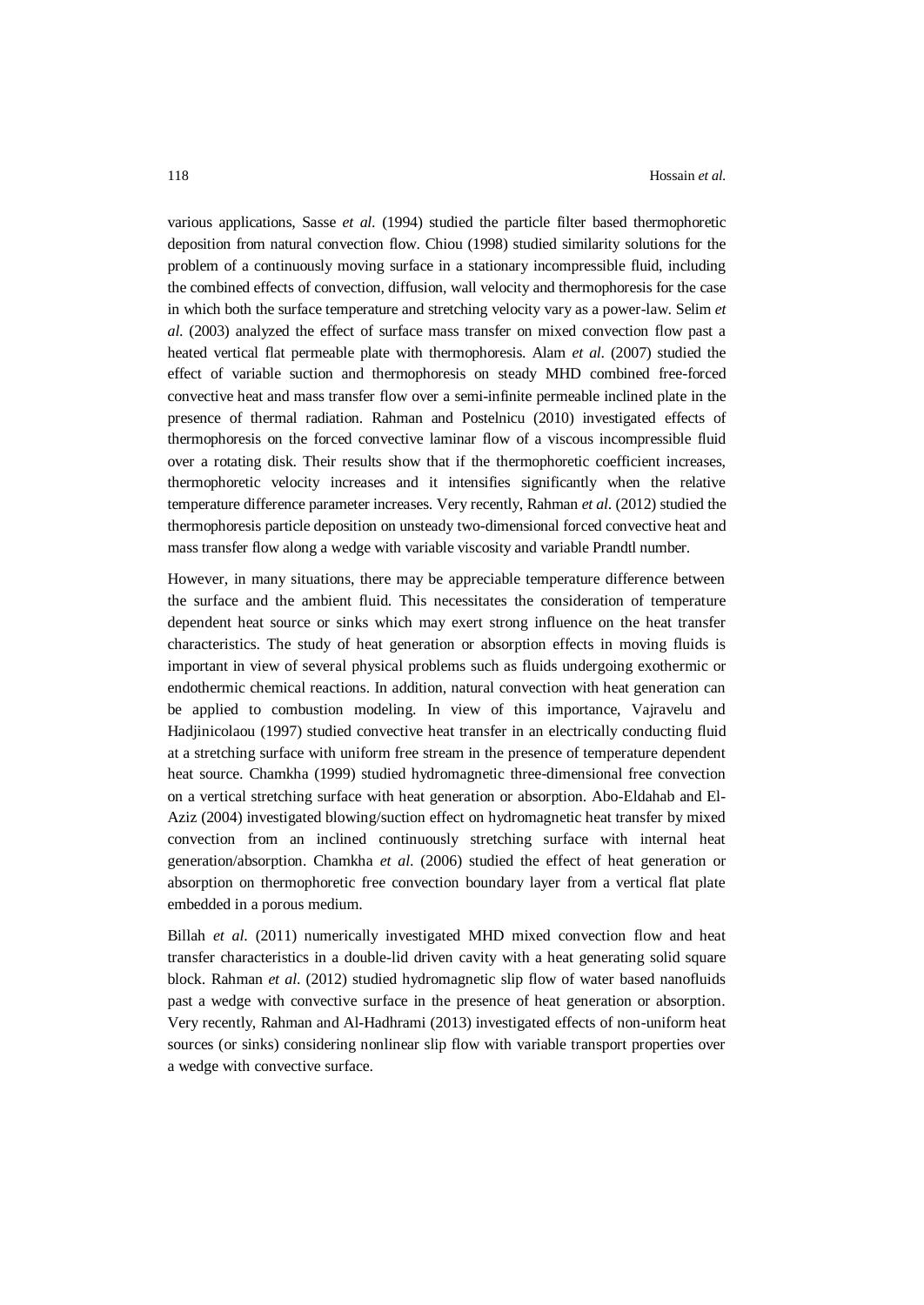All of the above studies, however, considered constant wall temperatures and concentrations. But for practical purposes one should also consider a surface having variable wall temperature and concentration. In light of this Chen (2004) studied the combined heat and mass transfer in MHD flow by natural convection from a permeable, inclined surface with variable wall temperature and concentration.

Therefore, the objective of the present work is to investigate the effects of temperature dependent heat generation (or absorption) and thermophoresis on hydromagnetic free convective heat and mass transfer flow of an electrically conducting fluid over an inclined permeable stretching surface with power-law variation in the surface temperature and concentration in the presence of wall suction (or blowing).

#### **Formulation of the Problem and Similarity Analysis**

A steady two-dimensional laminar free convective heat and mass transfer flow of a viscous incompressible fluid along a linearly stretching semi-infinite sheet that is inclined from the vertical with an acute angle  $\alpha$  is considered. The surface is assumed to be permeable and moving with velocity,  $u_w(x) = bx$  (where b is constant called stretching rate). A heat source or sink is placed within the flow to allow for possible heat generation or absorption effects. The fluid is assumed to be Newtonian, electrically conducting and heat generating (or absorbing). The *x*-axis runs along the stretching surface in the direction of motion with the slot as the origin and the *y*-axis is measured normally from the sheet to the fluid. A magnetic field of uniform strength  $B_0$  is applied normal to the sheet in the *y*-direction, which produces magnetic effect in the *x*-direction.

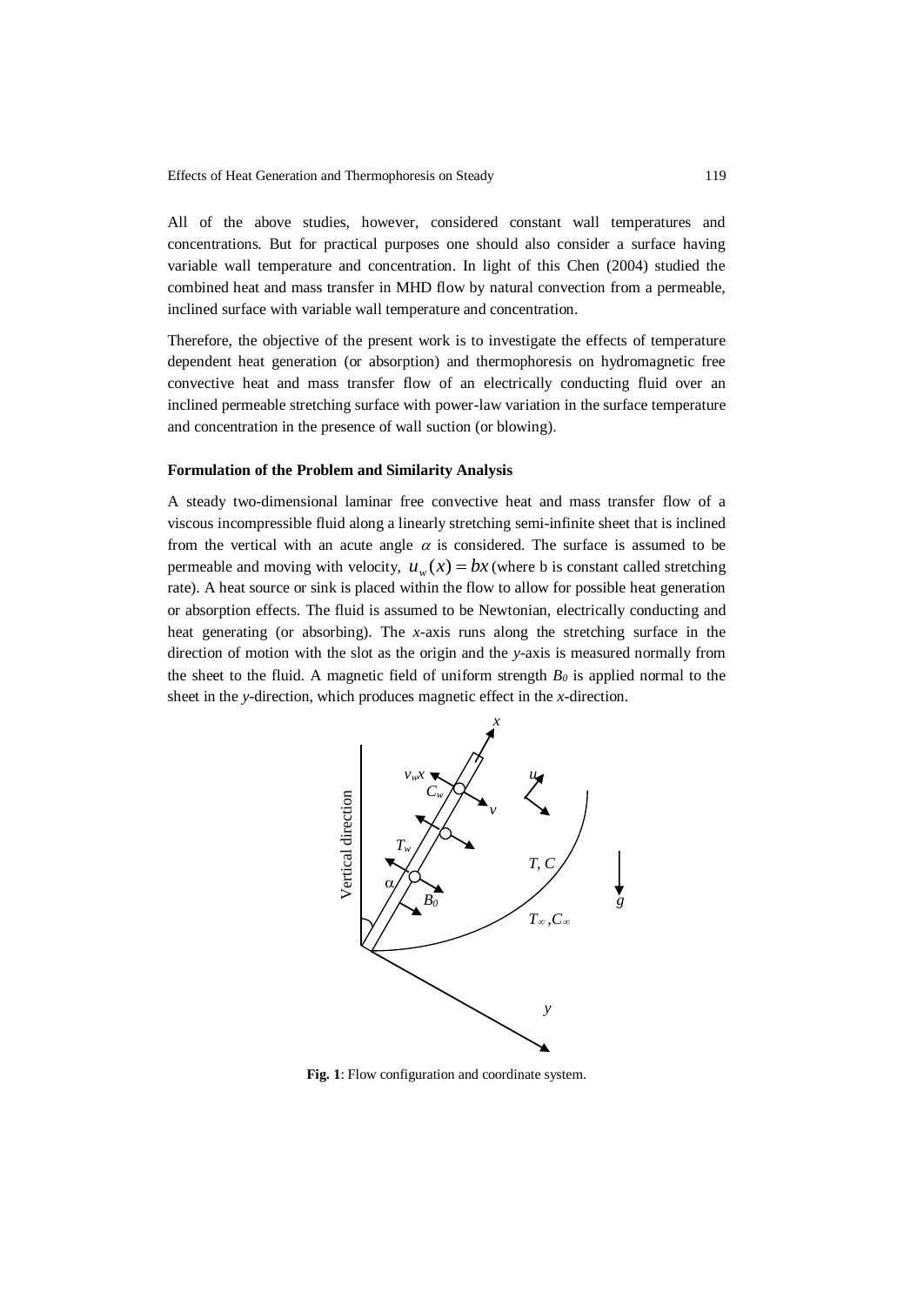We further assume that (a) due to the boundary layer behavior, the temperature gradient in the  $y$ -direction is much larger than that in the  $x$ -direction and hence only the thermophoretic velocity component which is normal to the surface is of importance, (b) the fluid has constant kinematic viscosity and thermal diffusivity, and that the Boussinesq approximation may be adopted for steady laminar flow and, (c) the magnetic Reynolds number is small so that the induced magnetic field can be neglected. The configuration and co-ordinate system are shown in Fig. 1.

Under the above assumptions the governing equations describing the conservation of mass, momentum, energy and concentration respectively are as follows:

$$
\frac{\partial u}{\partial x} + \frac{\partial v}{\partial y} = 0 \tag{1}
$$

$$
u\frac{\partial u}{\partial x} + v\frac{\partial u}{\partial y} = v\frac{\partial^2 u}{\partial y^2} + g\beta(T - T_\infty)\cos\alpha + g\beta^*(C - C_\infty)\cos\alpha - \frac{\sigma B_0^2}{\rho}u\,,\tag{2}
$$

$$
u\frac{\partial T}{\partial x} + v\frac{\partial T}{\partial y} = \frac{\lambda}{\rho c_p} \frac{\partial^2 T}{\partial y^2} + \frac{Q_0}{\rho c_p} (T - T_\infty),\tag{3}
$$

$$
u\frac{\partial C}{\partial x} + v\frac{\partial C}{\partial y} + \frac{\partial (CV_T)}{\partial y} = D\frac{\partial^2 C}{\partial y^2},
$$
\n(4)

where the the thermophoretic deposition velocity in the  $y$ -direction is given by

$$
VT = -\frac{k\upsilon}{T_{ref}} \frac{\partial T}{\partial y} \tag{5}
$$

where  $k$  is the thermophoretic coefficient and  $T_{ref}$  is some reference temperature.

The boundary conditions suggested by the physics of the problem are:

$$
u = u_w(x) = bx, v = \pm v_w(x), T_w - T_{\infty} = A_1 x^r, C_w - C_{\infty} = A_2 x^r \text{ at } y = 0,
$$
 (6a)

$$
u = 0, T = T_{\infty}, C = C_{\infty} \text{ as } y \to \infty,
$$
\n<sup>(6b)</sup>

where  $b$  is a constant called stretching rate and  $A<sub>1</sub>$ ,  $A<sub>2</sub>$  are proportionality constants and  $v_w(x)$  represents the permeability of the porous surface where its sign indicates suction (  $0$  ) or injection (  $> 0$  ). Here *r* is the temperature parameter and for  $r = 0$ , the thermal boundary conditions become isothermal.

Now, with the help of the similarity variables (Acharya *et al*., 1999):

$$
u = \frac{\partial \psi}{\partial y}, \quad v = -\frac{\partial \psi}{\partial x}, \quad \psi = (\upsilon b)^{1/2} x f(\eta), \quad \eta = (b/\upsilon)^{1/2} y,
$$
  

$$
\theta(\eta) = (T - T_{\infty})/(Tw - T_{\infty}), \quad \phi(\eta) = (C - C_{\infty})/(C_w - C_{\infty})
$$
\n(7)

Equations (2)-(4) become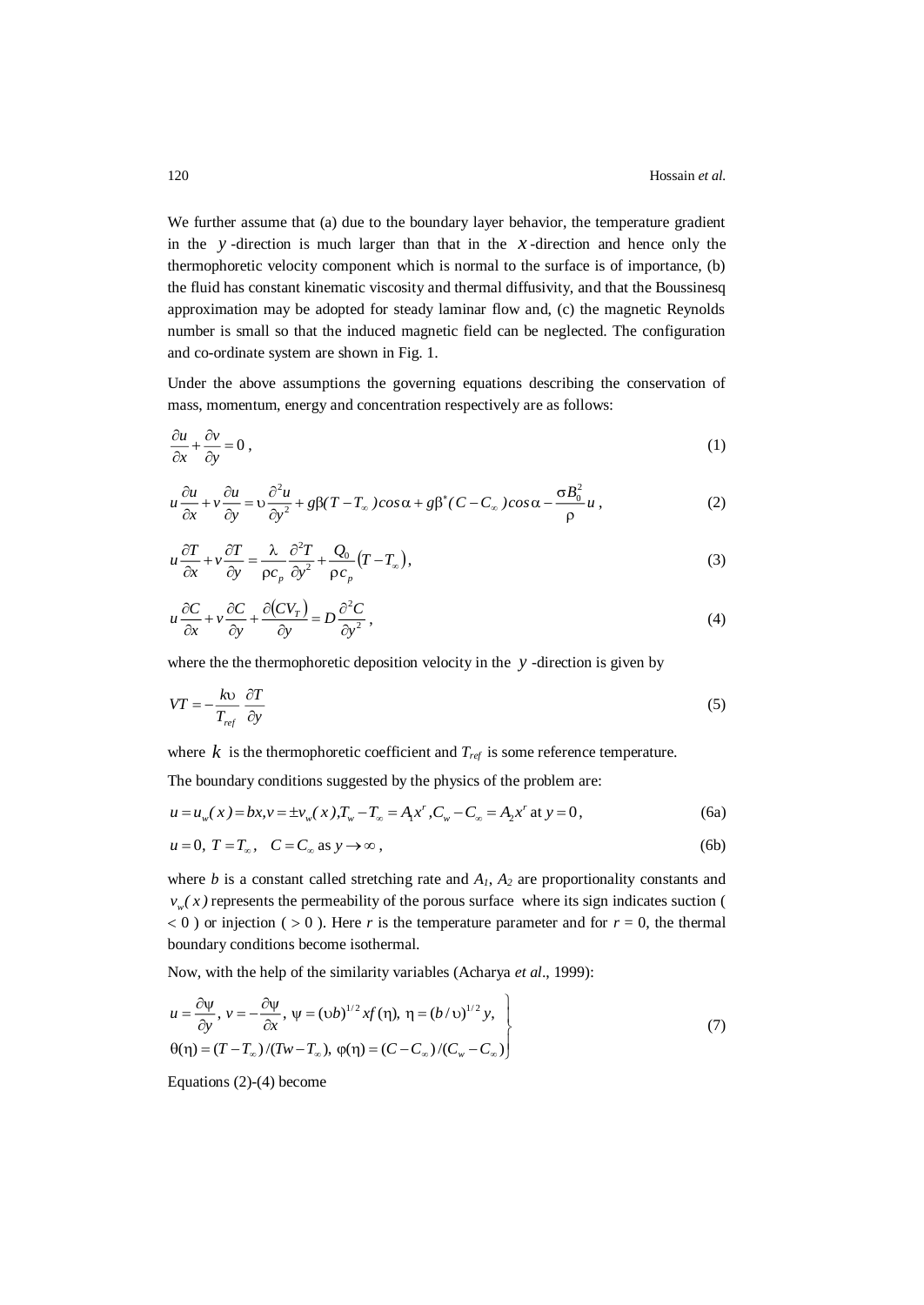Effects of Heat Generation and Thermophoresis on Steady 121

$$
f''' + ff'' - (f')^2 + g_s \theta \cos \alpha + g_c \phi \cos \alpha - Mf' = 0,
$$
\n(8)

$$
\theta'' - r \Pr f \theta + \Pr f \theta' + Q \Pr \theta = 0,\tag{9}
$$

$$
\phi'' - rScf \phi + Sc(f + \tau \theta')\phi' + Sc\tau (N_c + \phi)\theta'' = 0.
$$
\n(10)

The boundary conditions (6) then turn into

$$
f = f_w, f' = 1, \theta = 1, \phi = 1 \text{ at } \eta = 0,
$$
\n(11a)

$$
f'=0, \theta=0, \phi=0 \quad \text{as} \quad \eta \to \infty , \tag{11b}
$$

where  $f_w = -v_w / (bv)^{1/2}$  is the dimensionless wall mass transfer coefficient such that  $f_w$ 0 indicates wall suction and  $fw < 0$  indicates wall injection.

The dimensionless parameters introduced in the above equations are defined as:  $M = \sigma B_0^2 x / \rho u_w(x)$  is the local magnetic field parameter,  $Gr_x = g\beta(T_w - T_\infty)x^3 / v^2$  is the local Grashof number,  $Gm_x = g\beta^*(T_w - T_\infty)x^3/\nu^2$  is the local modified Grashof number,  $\text{Re}_x = u_w(x)x/v$  is the local Reynolds number,  $g_s = Gr_x/Re_x^2$  is the temperature buoyancy parameter,  $g_s = Gm_x / Re_x^2$  is the mass buoyancy parameter,  $Pr = \rho c_P / \lambda$  is the Prandtl number,  $Q = Q_0 x / \rho c_p u_w(x)$  is the local heat generation/absorption parameter,  $Sc = v / D$  is the Schmidt number,  $N_c = C_w / (C_w - C_w)$  is the dimensionless concentration ratio and  $\tau = k(T_w - T_\infty) / T_{ref}$  is the thermophoretic parameter.

The parameters of engineering interest for the present problem are the local skin-friction coefficient, local Nusselt number, and the local Sherwood number which are obtained from the following expressions:

$$
Cf_x(\text{Re}_x)^{\frac{1}{2}} = 2f''(0),\tag{12}
$$

$$
Nu_x(\text{Re}_x)^{-\frac{1}{2}} = -\theta'(0),\tag{13}
$$

$$
Sh_x(\text{Re}_x)^{-\frac{1}{2}} = -\phi'(0). \tag{14}
$$

## **Results and Discussion**

The transformed set of nonlinear ordinary differential equations (8)-(10) together with boundary conditions (11) have been solved numerically by applying Nachtsheim-Swigert (1965) shooting iteration technique [for detailed discussion of the method see Alam *et al.* (2006)] along with sixth order Runge-Kutta integration scheme. A step size of  $\Delta \eta = 0.001$ was selected to be satisfactory for a convergence criterion of  $10^{-6}$  in all cases. The results of the numerical computations are displayed graphically in Figs. 2-13 for prescribed surface temperature. Results are obtained for  $Pr = 0.70$  (air),  $Sc = 0.22$  (hydrogen) and various values of the buoyancy parameters  $g_s$  as well as  $g_c$ , the magnetic field parameter  $M$ , suction (or blowing) parameter  $f_w$ , angle of inclination  $\alpha$ , surface temperature index *r*, dimensionless concentration ratio  $N_c$ , and thermophoretic parameter  $\tau$ . The default values of the parameters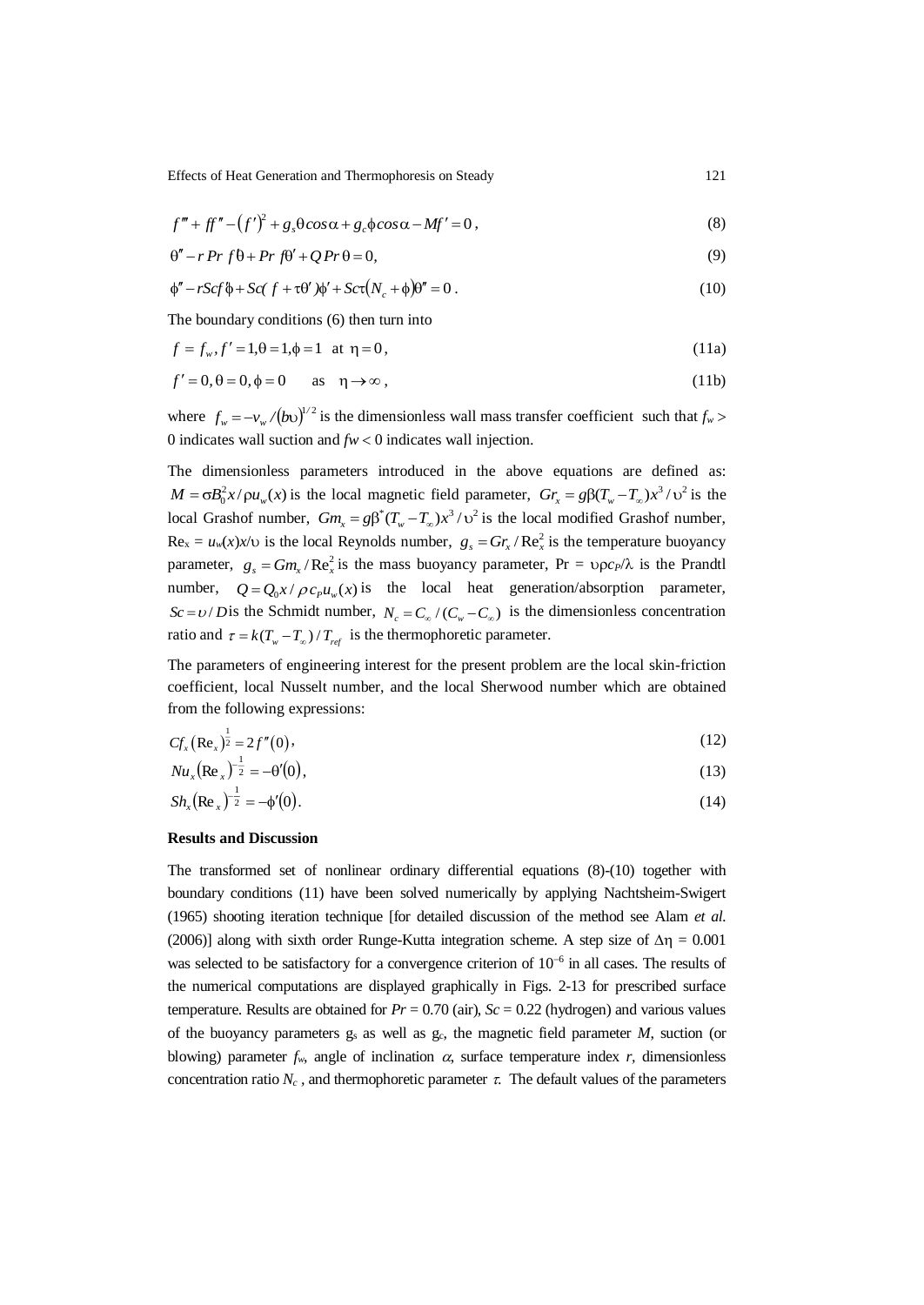are considered as  $g_s = 12$ ,  $g_c = 6$ ,  $Pr = 0.70$ ,  $Sc = 0.22$ ,  $r = 1$ ,  $M = 0.5$ ,  $f_w = 0.50$ ,  $Q = 1.0$ ,  $N_c$  $=1.0$ ,  $\tau = 1.0$  and  $\alpha = 45^{\circ}$  unless otherwise specified.

Figs. 2(a)-(c) represent respectively, the dimensionless velocity, temperature and concentration for various values of the magnetic field parameter (*M*). The presence of a magnetic field normal to the flow in an electrically conducting fluid produces a Lorentz force, which acts against the flow. This resistive force tends to slow down the flow and hence the fluid velocity decreases with the increase of the magnetic field parameter as observed in Fig.  $2(a)$ . From Fig.  $2(b)$  we see that the temperature profiles increase with the increase of the magnetic field parameter, which implies that the applied magnetic field tends to heat the fluid, and thus reduces the heat transfer from the wall to the fluid. In Fig. 2(c), the effect of an applied magnetic field is found to increase the concentration profiles, and hence increase the concentration boundary layer thickness.

Figs. 3(a)-(c) depict the influence of the suction (or blowing) parameter  $f_w$  on the velocity, temperature and concentration profiles in the boundary layer, respectively. It is known that the imposition of wall suction  $(f_w > 0)$  has the tendency to reduce all the momentum, thermal as well as concentration boundary layers thicknesses which cause reduction in all the velocity, temperature and concentration profiles. However, the opposite behavior is produced by imposition of the wall fluid blowing or injection  $(f_w <$ 0) and these behaviors are obvious from Figs. 3(a)-(c).

Representative velocity profiles for three typical angles of inclination ( $\alpha = 0^{\circ}$ , 30° and  $60^{\circ}$ ) are presented in Fig. 4(a). It is revealed from Fig. 4(a) that increased angle of inclination decreases the velocity. The fact is that as the angle of inclination increases the effect of the buoyancy force due to thermal diffusion decrease by a factor of  $\cos \alpha$ . Consequently, the driving force to the fluid decreases as a result velocity profiles decrease. From Figs. 4(b)-(c) we also observe that both the thermal and concentration boundary layers thicknesses increase as the angle of inclination increases.

The effects of the surface temperature index *r* on the dimensionless velocity, temperature and concentration profiles are displayed in Figs. 5(a)-(c), respectively. From Fig. 5(a) it is seen that, the velocity gradient at the wall increases and hence the momentum boundary layer thickness decreases as *r* increases. Furthermore from Fig. 5(b) we can see that as *r* increases, the thermal boundary layer thickness decreases and the temperature gradient at the wall increases. This means a higher value of the heat transfer rate is associated with higher values of *r*. We also observe from Fig. 5(c) that the concentration boundary layer thickness decreases as the exponent *r* increases.

The effects of heat generation (or absorption) parameter *Q* on the velocity profiles are shown on Fig. 6(a). It is seen from this figure that when the heat is generated  $(Q > 0)$  the buoyancy force increases, which induces the flow rate to increase giving, rise to the increase in the velocity profiles. Again when the heat absorption  $(Q < 0)$  intensifies the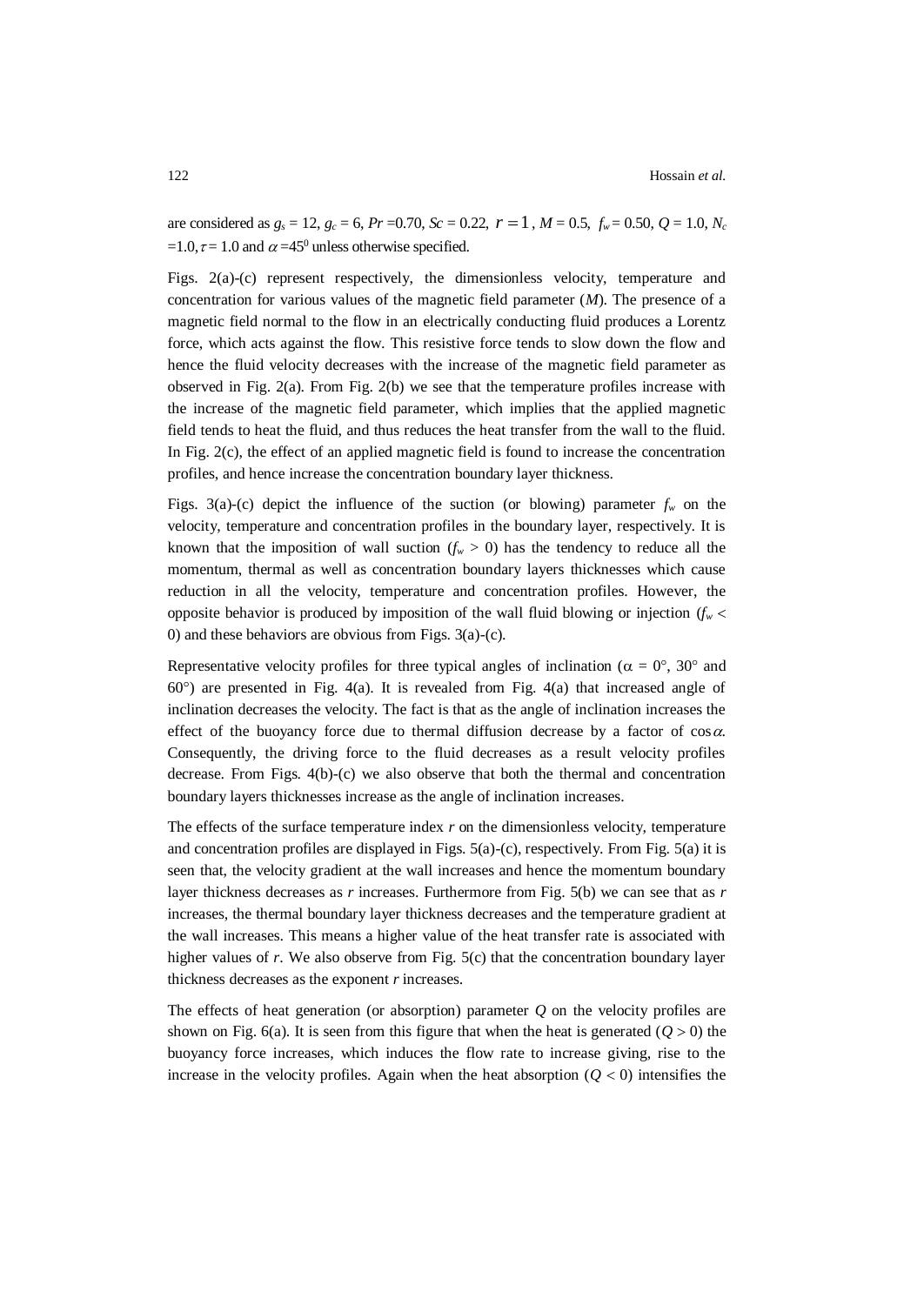velocity is found to decrease due the decrease in the buoyancy force. From Fig. 6(b), we observe that when the value of heat generation parameter  $(Q > 0)$  increases, the temperature distribution also increases significantly. On the other hand, from Fig. 6(c) we see that the concentration profiles decrease with the increase of heat generation parameter. For heat absorption, an opposite phenomenon is revealed.

The effects of dimensionless concentration ratio (*Nc*) on the velocity, temperature as well as concentration profiles inside the boundary layer are shown in Figs.  $7$  (a)-(c), respectively. From these figures we observe that both the momentum and concentration boundary layer thicknesses decrease whereas the thermal boundary layer thickness increases when the values of the concentration ratio  $(N_c)$  increases.

The effects of thermophoretic parameter  $\tau$  on the velocity, temperature as well as concentration distributions are displayed in Figs. 8(a)-(c), respectively. It is observed from these figures that an increase in the thermophoretic parameter  $\tau$  leads to decrease the velocity across the boundary layer. This is accompanied by a decrease in the concentration and a slight increase in the fluid temperature. This means that the effect of increasing  $\tau$  is limited **for** increasing the wall slope of the convection profile without any significant effect on the concentration boundary layer.

Figs. 9(a)-(c) show the effects of suction (or blowing) parameter  $f_w$  and magnetic field parameter *M* on the local skin-friction coefficient, local Nusselt number and local Sherwood number, respectively. These figures confirm that as *f<sup>w</sup>* increases, the local skinfriction coefficient decreases whereas both the wall heat transfer and the wall mass transfer increase. But opposite effect is observed for the case of fluid injection or blowing. This phenomenon may be understood from the fact that blowing tends to broaden the concentration distributions, accordingly reduces the wall concentration gradient, and hence the local Sherwood number results.

The effects of surface temperature parameter  $r$  and the angle of inclination  $\alpha$ , on the local skin-friction coefficient, the local Nusselt number and the local Sherwood number are displayed in Figs. 10(a)-(c), respectively. An increase in the value of *r* results in a decrease of the local skin-friction coefficient, as shown in Fig. 10(a). Heat transfer results are shown in Fig. 10(b) for some selected values of *r*. High heat transfer rates can be obtained by increasing the values of *r*. Moreover, at a given exponent *r*, the local Nusselt number **decreases** as the angle of inclination  $\alpha$  increases. Figure 10(c) presents the effects of *r* and  $\alpha$  on the local Sherwood number. From this figure it is seen that **increased** the value of  $r$  enhances the mass transfer rate for all values of  $\alpha$ .

In Figs. 11(a)-(c), the effects of *Q* and  $g_s$  on the skin-friction coefficient  $Cf_x \text{Re}_x^{1/2}$ , the wall heat transfer  $Nu_x \text{Re}_x^{-1/2}$  and the wall mass transfer  $Sh_x \text{Re}_x^{-1/2}$  are presented, respectively. From these figure we see that for a fixed value of gs, both the local skinfriction coefficient and the local Sherwood number increases whereas the local Nusselt number decreases with the increasing values of the heat generation parameter  $(Q > 0)$ .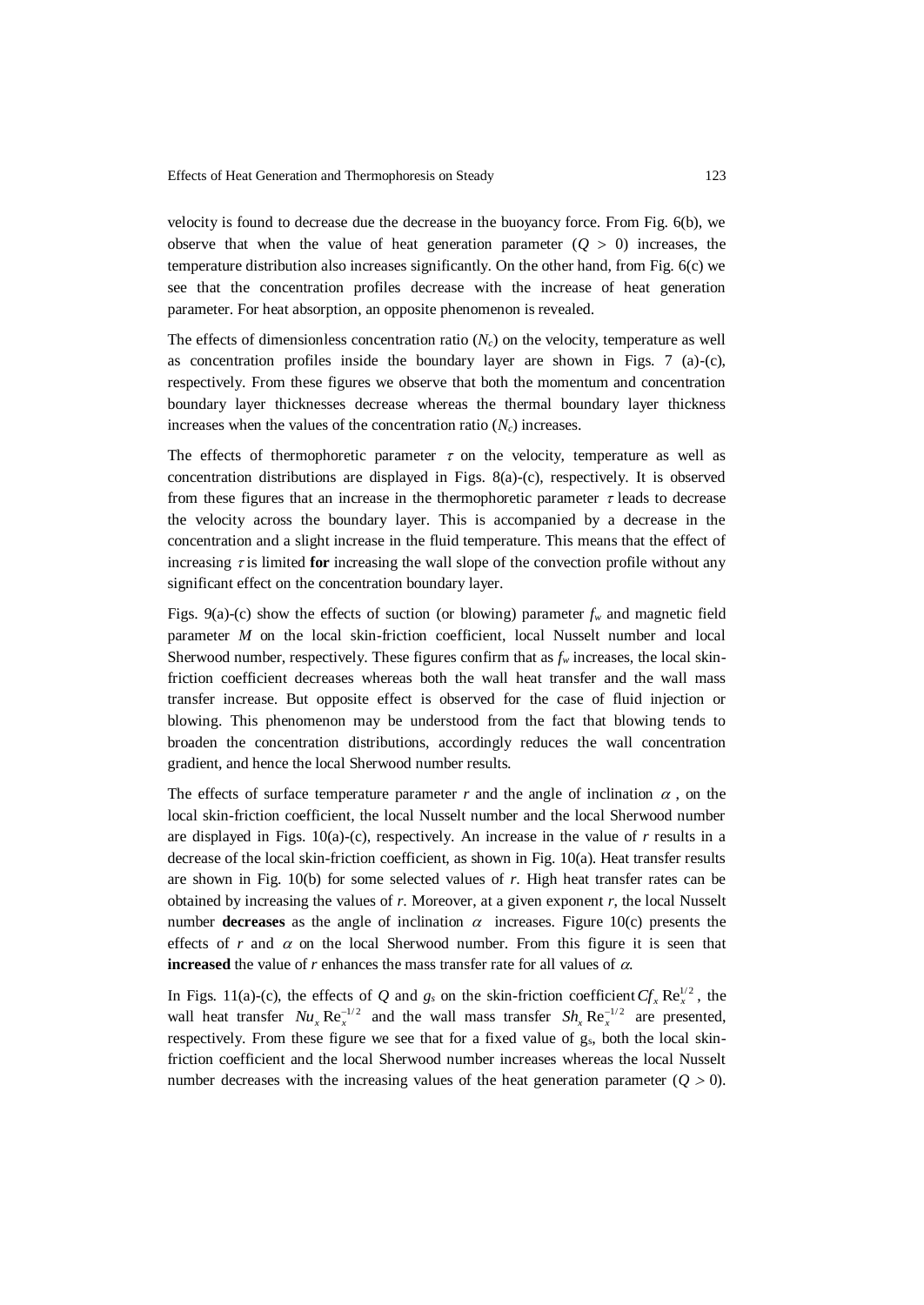But opposite effects are observed for the case of heat absorption  $(Q< 0)$ . Free convection effect is also clear from these figures.

The effects of the dimensionless concentration ratio  $N_c$  and the mass buoyancy parameter *g<sup>c</sup>* on the local skin-friction coefficient, the local Nusselt number and the local Sherwood number are shown in Figs. 12 (a)-(c), respectively. From these figures we see that for all values of *gc*, both the local skin-friction coefficient and local Nusselt number decreases whereas the local Sherwood number increases when the values of  $N_c$  increase. From Fig. 12(a) we also observe that for a fixed  $N_c$ , the increase in the buoyancy force leads to an increase in the drag coefficient.



**Fig. 2.** Dimensionless (a) velocity, (b) temperature and (c) concentration profiles for different values of *M*

**Fig. 3.** Dimensionless (a) velocity, (b) temperature and (c) concentration profiles for different values of *f<sup>w</sup>*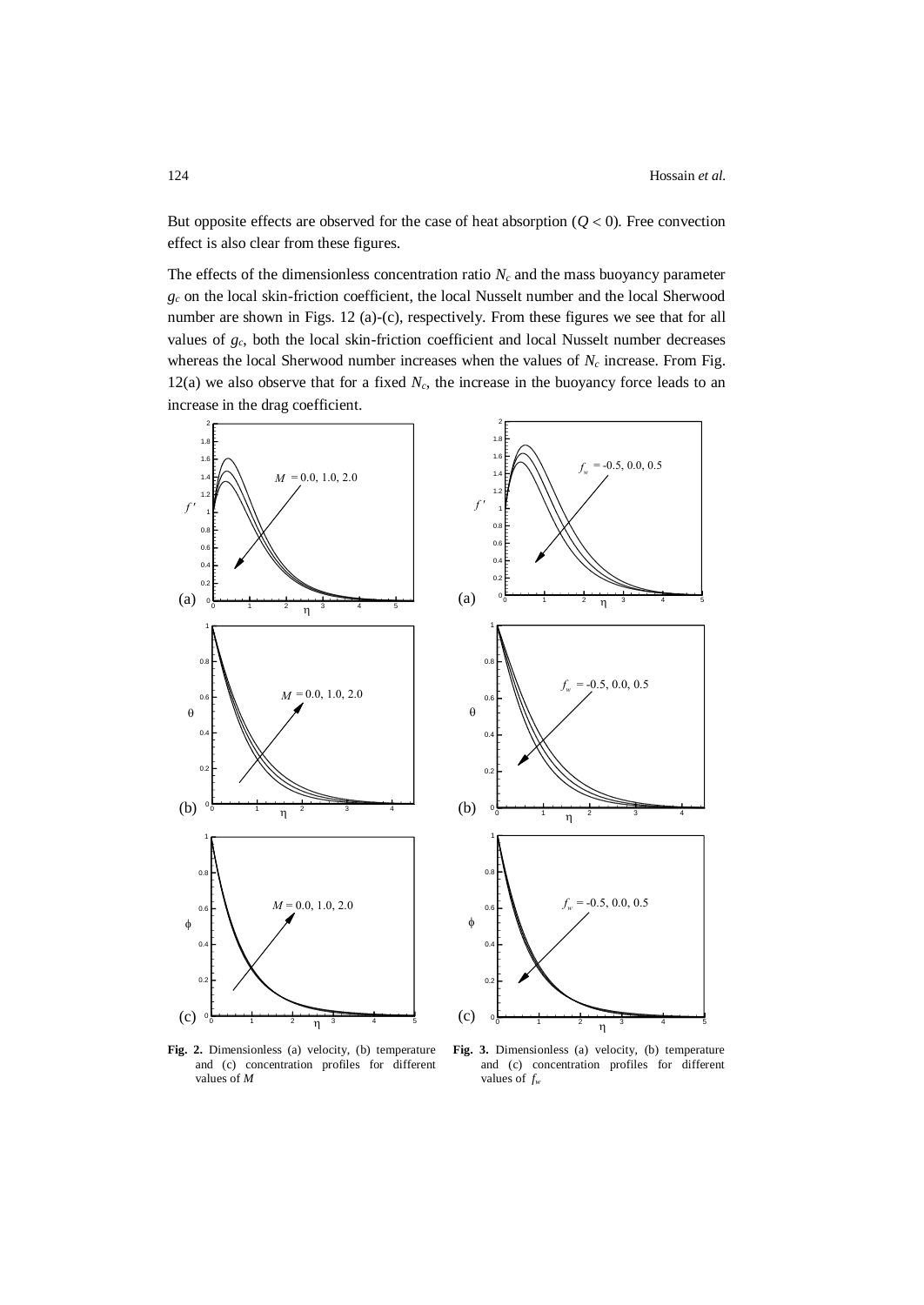

**Fig. 4.** Dimensionless (a) velocity, (b) temperature and (c) concentration profiles for different values of  $\alpha$ 

**Fig. 5.** Dimensionless (a) velocity, (b) temperature and (c) concentration profiles for different values of *r*.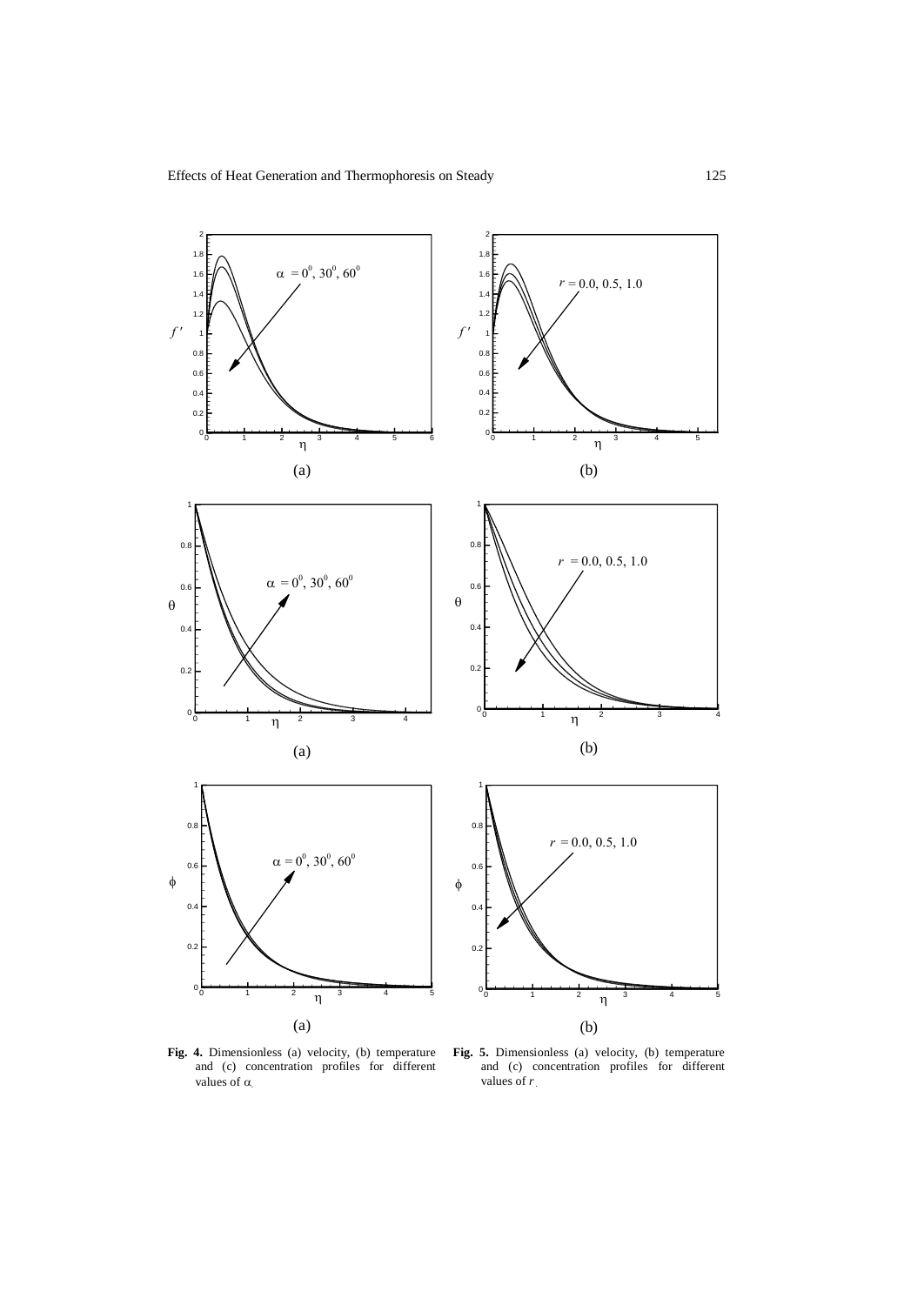

**Fig. 6**. Dimensionless (a) velocity, (b) temperature and (c) concentration profiles for different values of *Q*.

**Fig. 7.** Dimensionless (a) velocity, (b) temperature and (c) concentration profiles for different values of *Nc*.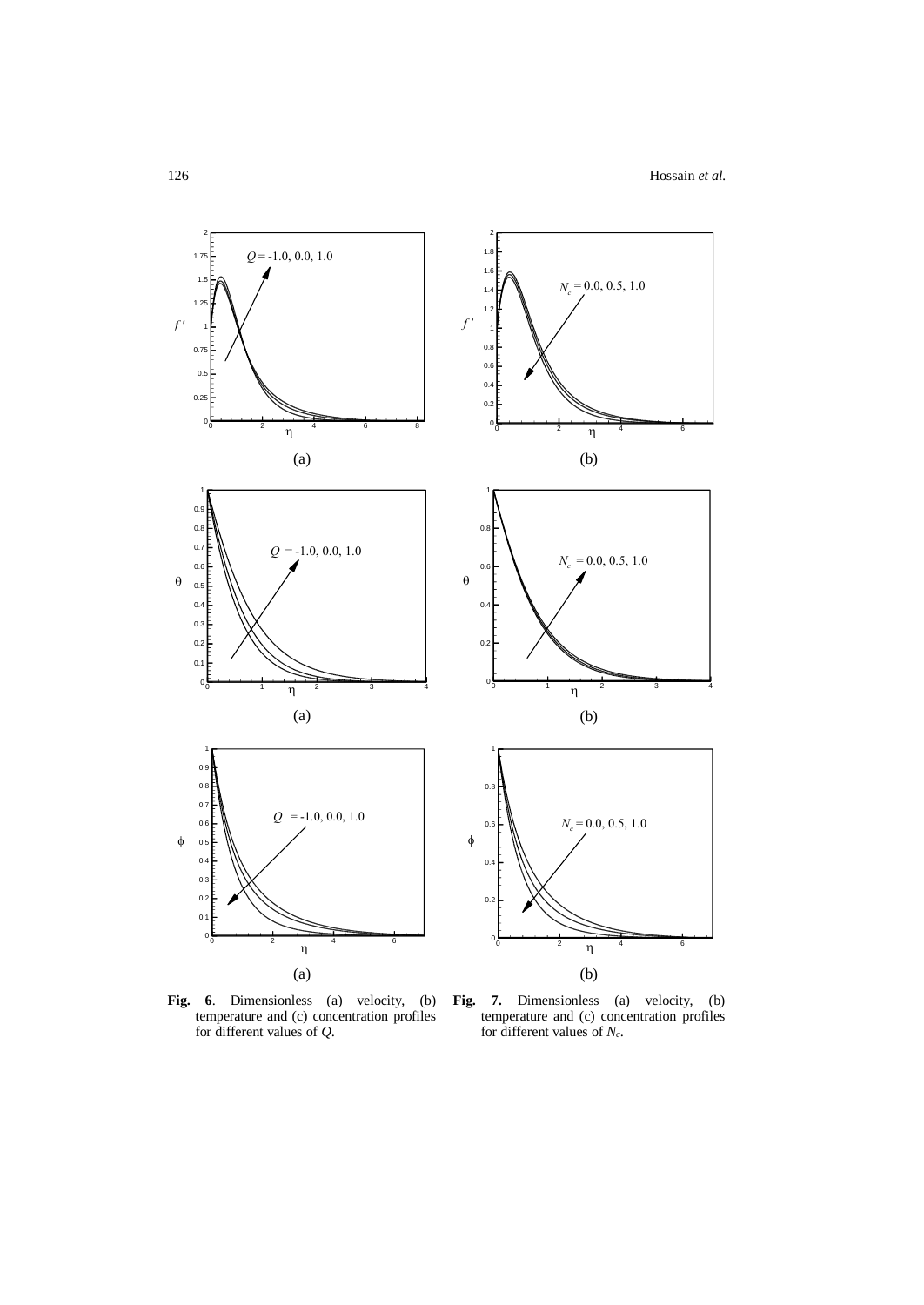

**Fig. 8.** Dimensionless (a) velocity, (b) temperature and (c) concentration profiles for different values of  $\tau$ .

**Fig. 9**. Effects of *f<sup>w</sup>* and *M* on (a) local skinfriction coefficient, (b) local Nusselt number, and (c) local Sherwood number respectively.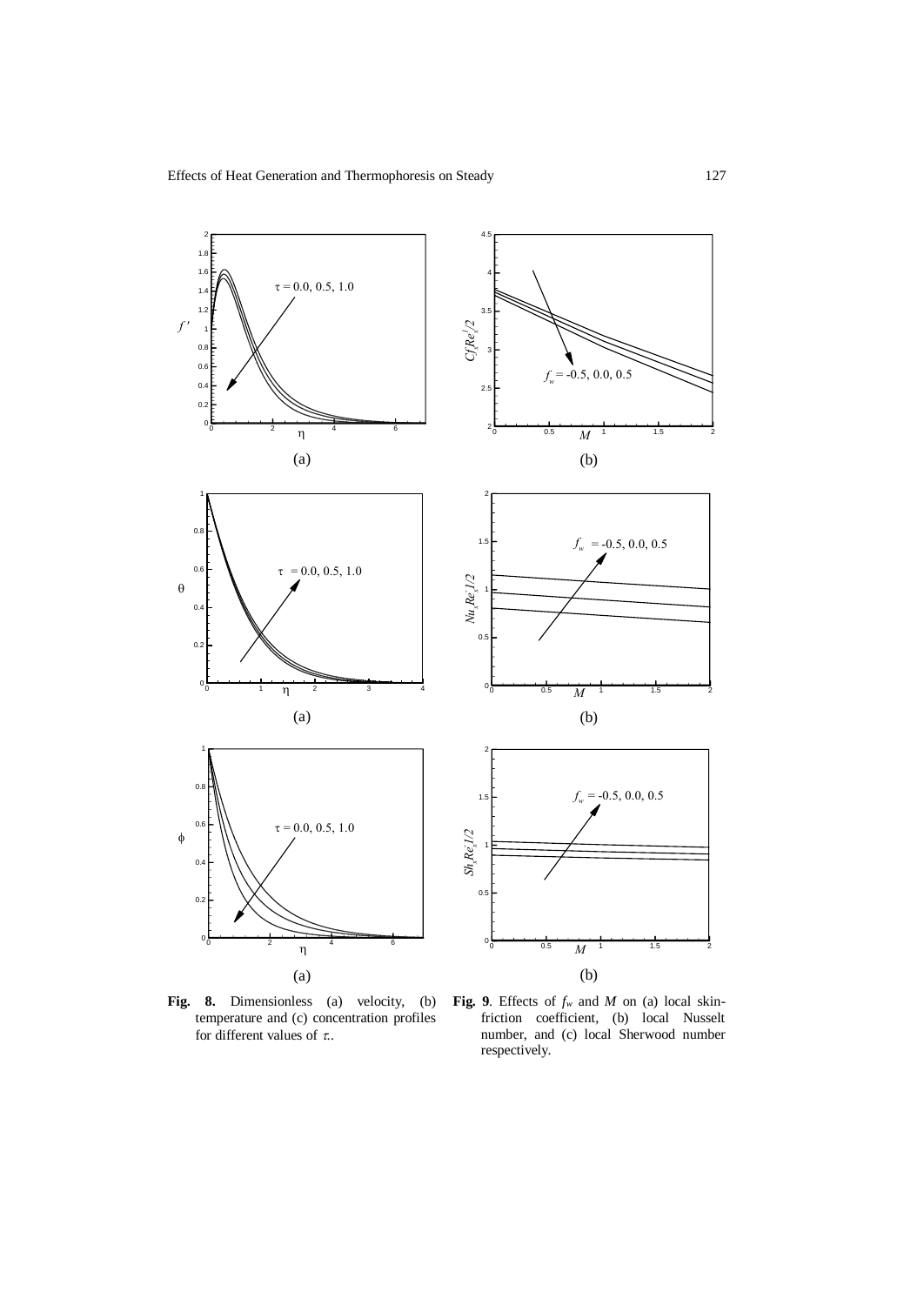

Fig. 10. Effects of  $r$  and  $\alpha$  on (a) local skinfriction coefficient, (b) local Nusselt number, and (c) local Sherwood number respectively.

**Fig. 11.** Effects of *Q* and *g<sup>s</sup>* on (a) local skinfriction coefficient, (b) local Nusselt number, and (c) local Sherwood number respectively.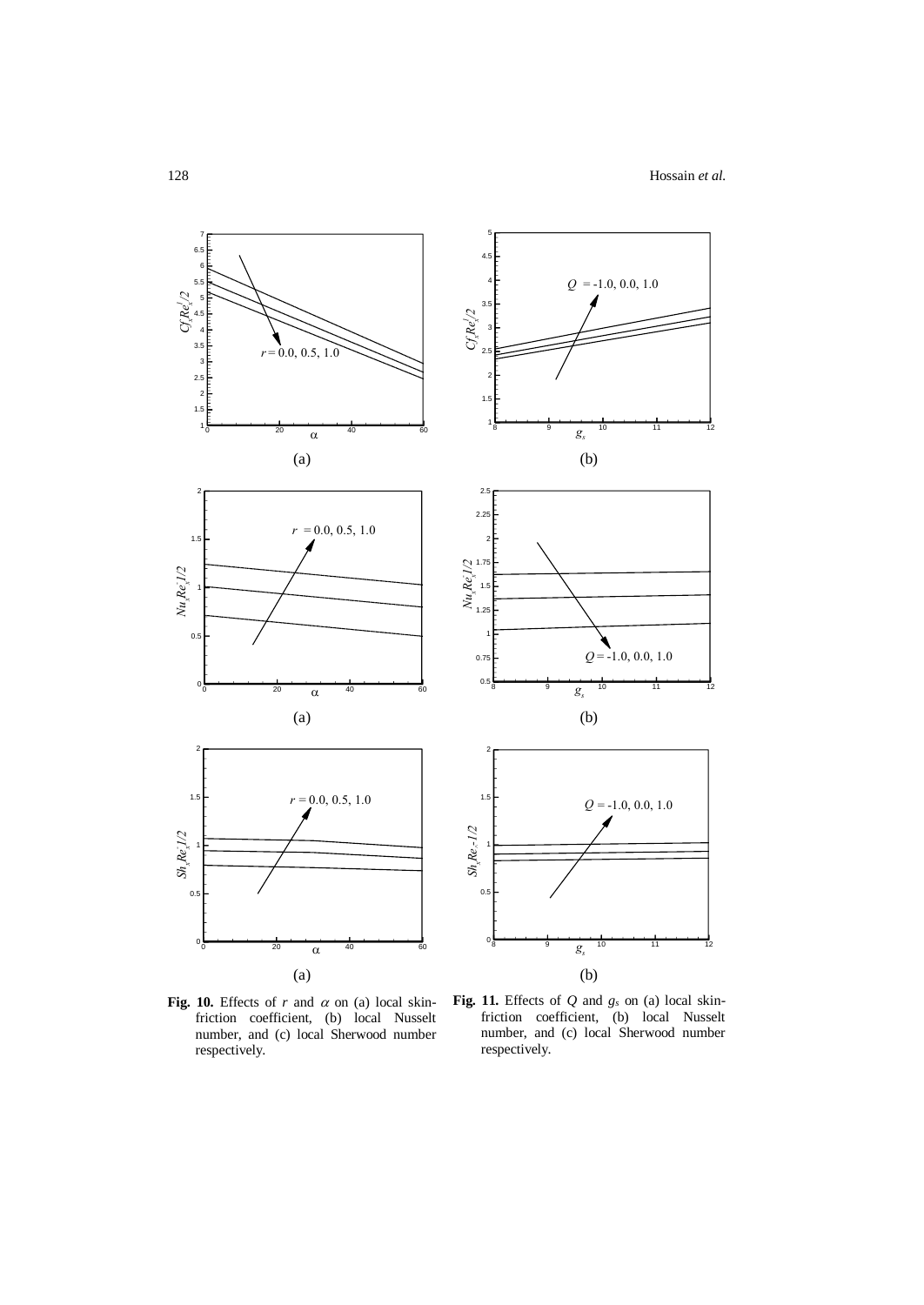

**Fig. 12.** Effects of *N<sup>c</sup>* and *g<sup>c</sup>* on (a) local skinfriction coefficient, (b) local Nusselt number, and (c) local Sherwood number respectively.

Fig. 13. Effects of  $\tau$  and  $g_c$  on (a) local skinfriction coefficient, (b) local Nusselt number, and (c) local Sherwood number respectively.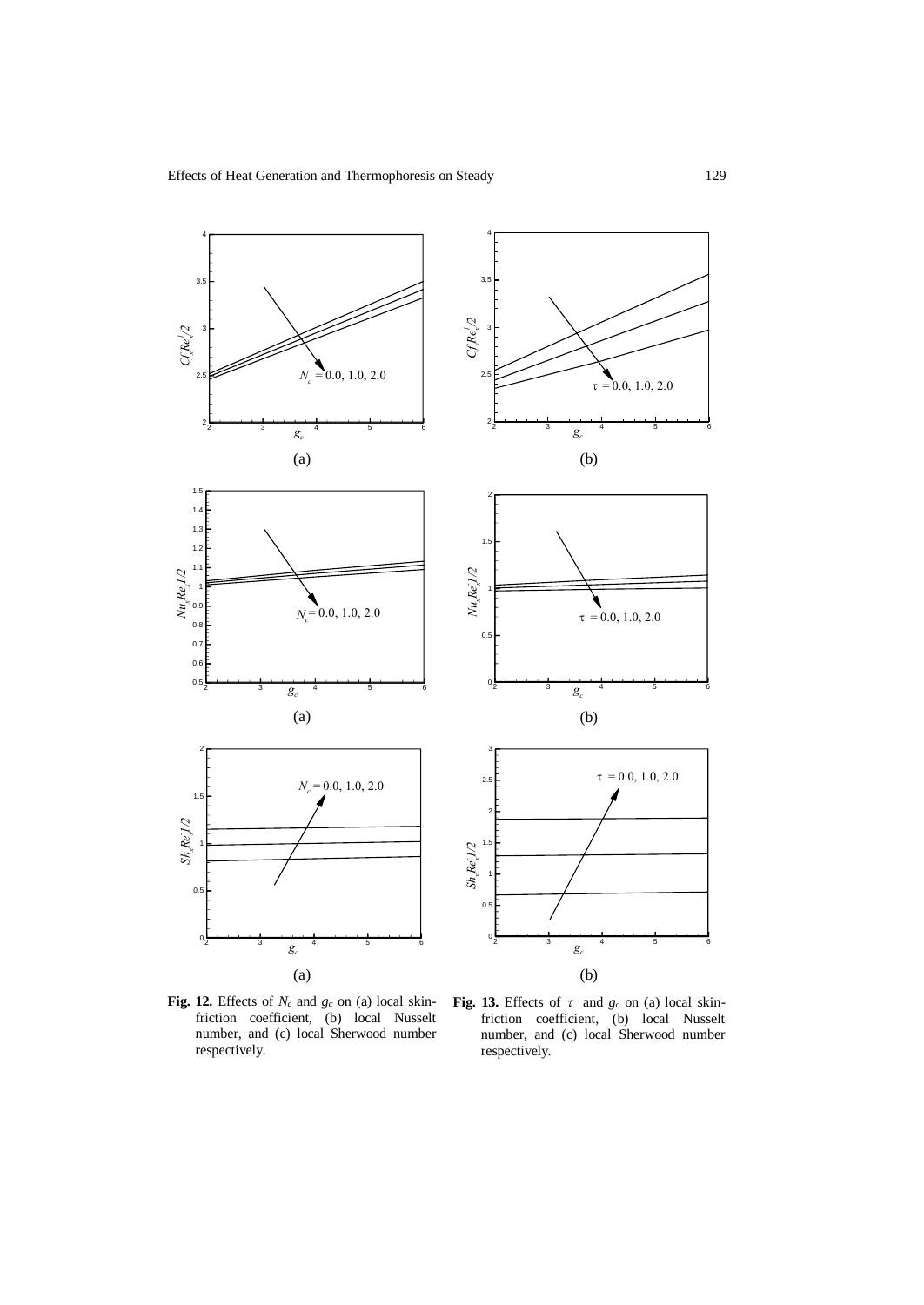The effects of the thermophoretic parameter  $\tau$  and the mass buoyancy parameter  $g_c$  on the local skin-friction coefficient, the local Nusselt number and the local Sherwood number are shown in Figs. 13 (a)-(c), respectively. From these figures we see that the local skinfriction coefficient as well as local Nusselt number decreases whereas the local Sherwood number increases with an increasing values of the thermophoretic parameter for all values of  $g_c$ .

## **Conclusion**

In this paper the effects of heat generation (or absorption) and thermophoresis on hydromagnetic buoyancy-induced natural convection flow of a viscous, incompressible, electrically-conducting fluid along an inclined permeable surface with variable wall temperature and concentration has been investigated numerically. The governing equations are developed and transformed using appropriate similarity transformations. The transformed similarity equations are then solved numerically by applying shooting method. From the present numerical investigations the following conclusions may be drawn: i) The fluid velocity inside the boundary layer decreases with the increasing values of the magnetic field parameter, suction parameter, angle of inclination, concentration ratio as well as thermophoretic parameter whereas it increases with increasing values of the heat generation parameter. ii) The temperature distribution increases with the increasing values of the magnetic field parameter, angle of inclination, heat generation parameter, and concentration ratio as well as thermophoretic parameter whereas it decreases with an increasing value of the suction parameter. iii) The concentration profile increases with an increasing value of the magnetic field parameter and angle of inclination whereas it decreases with the increasing values of the suction parameter, heat generation parameter, concentration ratio as well as thermophoretic parameter. iv) Higher order temperature and concentration indices has more decreasing effect on the hydrodynamic, thermal and concentration boundary layers compared to the zero order (constant plate temperature and concentration) index. v) The local skin-friction coefficient decreases with the increasing values of the magnetic field parameter, suction parameter, angle of inclination to the vertical, power-law exponent, concentration ration as well as thermophoretic parameter whereas it increases with an increasing values of heat generation parameter. vi) The local Nusselt number decreases with an increasing values of the angle of inclination, heat generation parameter, concentration ratio and thermophoretic parameter whereas it increases with the increasing values of the wall temperature and concentration exponent as well as suction parameter. vii) The local Sherwood number increases with an increasing values of suction parameter, the powerlaw exponent, concentration ratio, heat generation parameter and thermophoretic parameter whereas it decreases with the increasing values of the angle of inclination.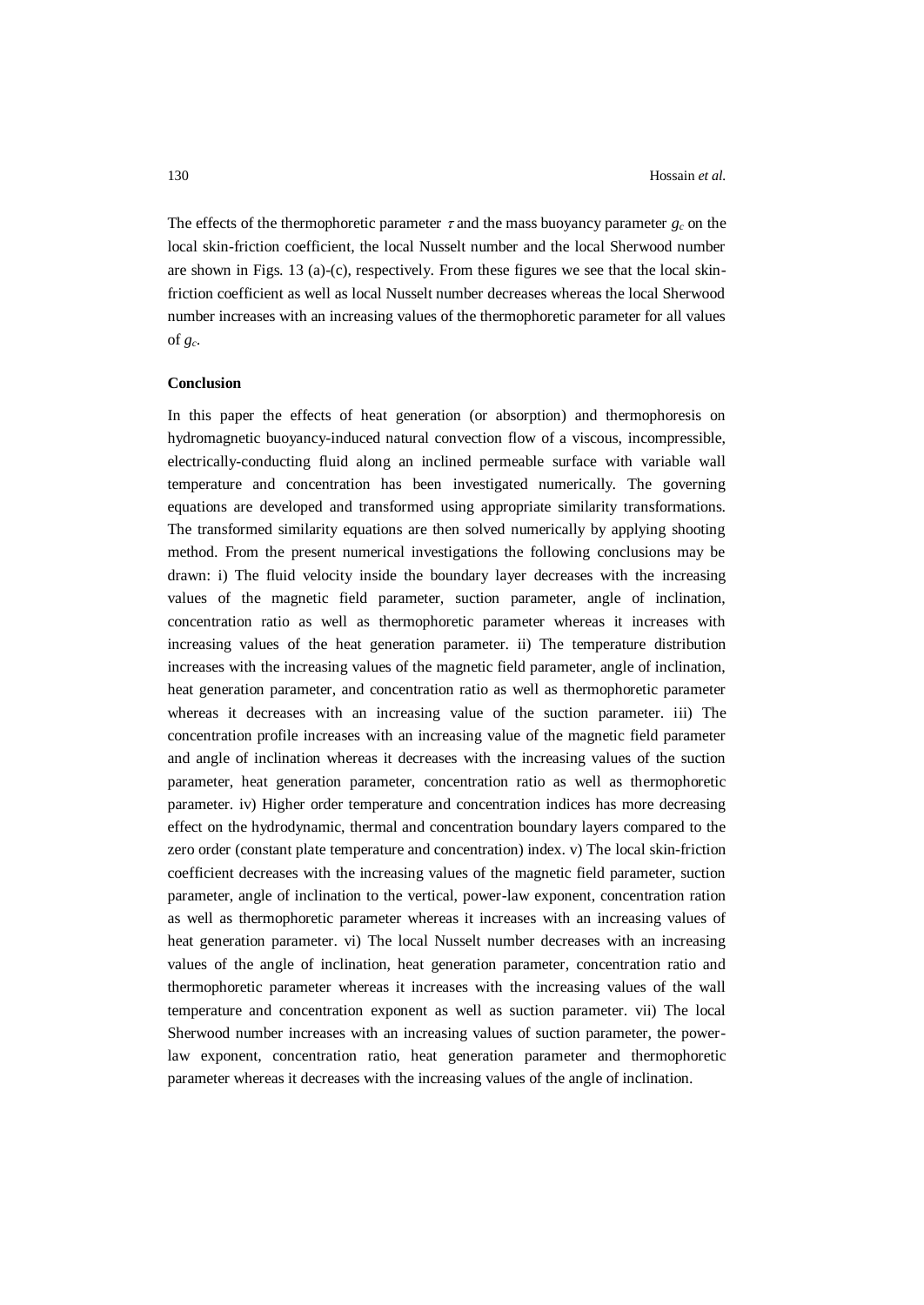Effects of Heat Generation and Thermophoresis on Steady 131

#### **References**

- Abo-Eldahab, E.M. and M.A. El-Aziz, (2004). Blowing/suction effect on hydromagnetic heat transfer by mixed convection from an inclined continuously stretching surface with internal heat generation/absorption. *Int. J. Thermal Sciences*, **43:** 709-719.
- Acharya, M., L.P. Singh and G.C. Dash G.C., (1999). Heat and mass transfer over an accelerating surface with heat source in the presence of suction and blowing. *Int. J. Engng. Sci*., **37:** 189- 211.
- Alam, M.S., M.M. Rahman and M.A. Sattar, (2008). Effect of variable suction and thermophoresis on steady MHD combined free-forced convective heat and mass transfer flow over a semiinfinite permeable inclined plate in the presence of thermal radiation. *Int. J. Thermal Sciences*, **47:** 758-765.
- Alam, M.S., M.M. Rahman and M.A. Samad, (2006). Numerical study of the combined free-forced convection and mass transfer flow past a vertical porous plate in a porous medium with heat generation and thermal diffusion, Non-linear Analysis: Modeling and Control, **11:** 331-343.
- Alam, M.S. and M.M. Rahman, (2013). Effects of variable wall temperature and concentration on heat and mass transfer of MHD natural convection flow past an inclined surface with thermophoresis. *International Journal of Energy & Technology*, **5:** 1-11.
- Alam, M.S. and M.M. Rahman, (2014). Thermophoretic deposition effect on transient free convection hydrodynamic flow along an accelerated inclined permeable surface with time dependent temperature and concentration. *Heat transfer-Asian Research*, **43(4):** 352-367.
- Billah, M.M., M.M. Rahman, R. Saidur and M. Hasanuzzaman, (2011). Simulation of MHD mixed convection heat transfer enhancement in a double lid-driven obstructed enclosure. *Int. J. Mechanical and Materials Engineering*, **6(1):** 18-30.
- Chamkha, A.J., (1999). Hydromagnetic three-dimensional free convection on a vertical stretching surface with heat generation or absorption. *Int. J. Heat Fluid Flow*, **20:** 84-92.
- Chamkha, A.J., A.F. Al-Mudhaf and I. Pop, (2006). Effect of heat generation or absorption on thermophoretic free convection boundary layer from a vertical flat plate embedded in a porous medium. *Int. Commun. Heat and Mass Transfer*, **33(9):** 1096-1102.
- Chen, C.H., (2004). Heat and mass transfer in MHD flow by natural convection from a permeable inclined surface with variable wall temperature and concentration. *Acta Mechanica*, **172:** 219- 235.
- Chiou, M. C., (1998). Effect of thermophoresis on submicron particle deposition from a forced laminar boundary layer flow onto an isothermal moving plate. *Acta Mechanica*, **129:** 219-229.
- Nachtsheim, P.R. and P.Swigert, (1965). Satisfaction of the asymptotic boundary conditions in numerical solution of the system of non-linear equations of boundary layer type, NASA TND-3004.
- Rahman, M.M. and A.Postelnicu, (2010). Effects of thermophoresis on the forced convective laminar flow of a viscous incompressible fluid over a rotating disk. *Mech. Res. Commun*, **37:** 598-603.
- Rahman, ATM. M., M.S. Alam and M.K. Chowdhury, (2012). Thermophoresis particle deposition on unsteady two-dimensional forced convective heat and mass transfer flow along a wedge with variable viscosity and variable Prandtl number. *Int. Communications in Heat and Mass Transfer*, **39:** 541-550.
- Rahman, M.M., M.A. Al-Lawatia, I.A. Eltayeb and N. Al-Salti, (2012). Hydromagnetic slip flow of water based nanofluids past a wedge with convective surface in the presence of heat generation (or) absorption. *Int. J. Thermal Sciences*, **57:** 172-182.